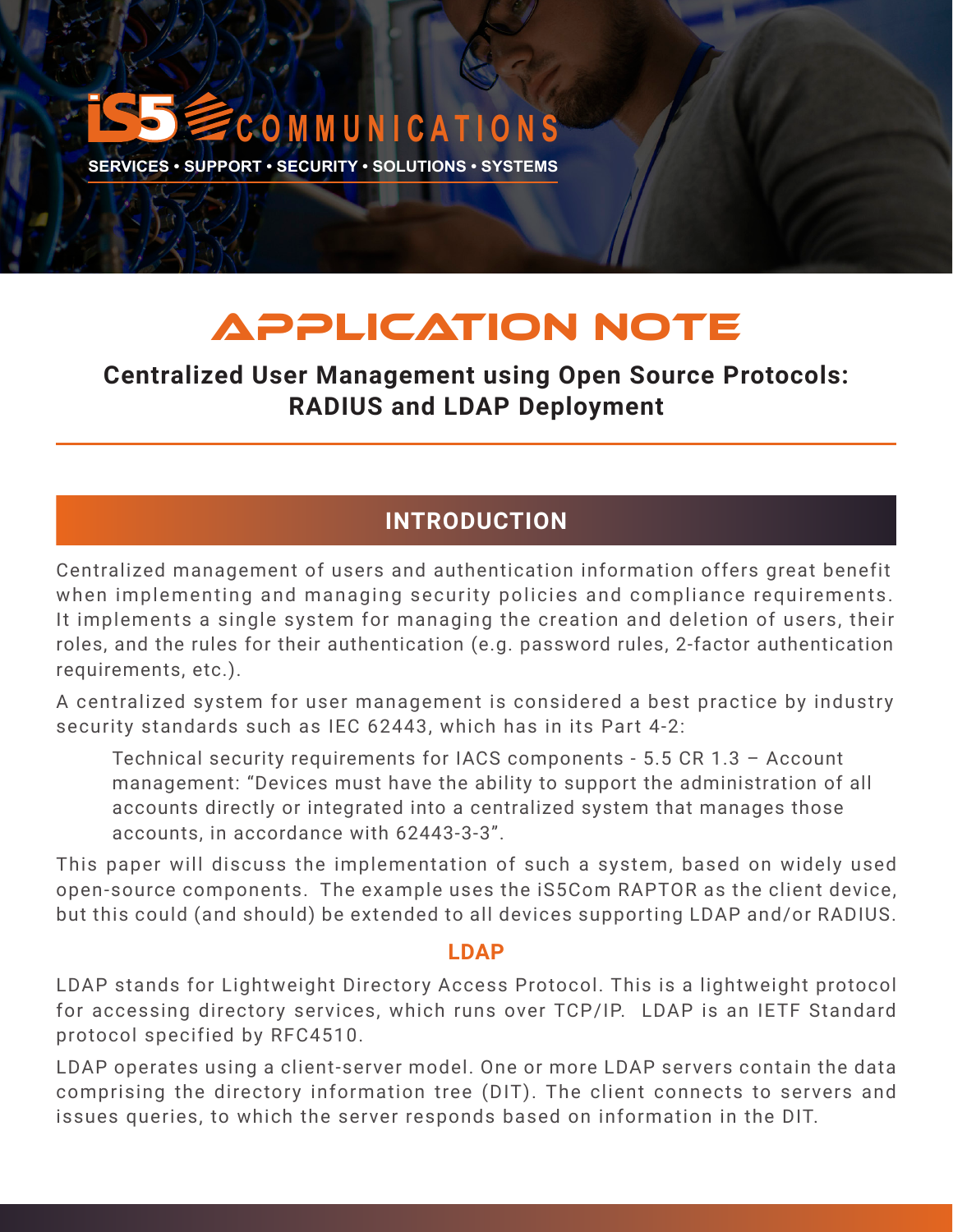In general, a directory service is needed when central management of data, such as user information, is required. LDAP facilitates storing and accessing the data from a central location.

A common use of LDAP is to provide a central store for usernames and their associated password information. Many different applications and services may then connect to this LDAP server to validate users.

Some common examples found throughout the industry include:

- Machine Authentication
- User Authentication
- User/System Group membership
- Asset Tracking
- Telephony Information Store
- User resource management

# **RADIUS**

**Remote Authentication Dial-In User Service (RADIUS)** provides centralized Authentication, Authorization, and Accounting (AAA or Triple-A) management of users who connect to and use a network service. It operates on port 1812.

The RADIUS protocol serves three main functions:

- Authentication of users or devices before allowing them access to a network
- Authorization of those users or devices for specific network services
- Accounting for and tracking of the usage of those services

RADIUS uses a client-server model. A RADIUS client (also called a Network Access Server, or NAS) sends requests to a RADIUS server. The RADIUS server then processes the request and sends back a response.



# **Why do we need both LDAP and RADIUS?**

In an industrial network, a variety of devices need to be connected. Devices such as IEDs, RTUs, SCADA servers, PLCs, network devices (switch, router, firewall) build the automation system for an industrial process.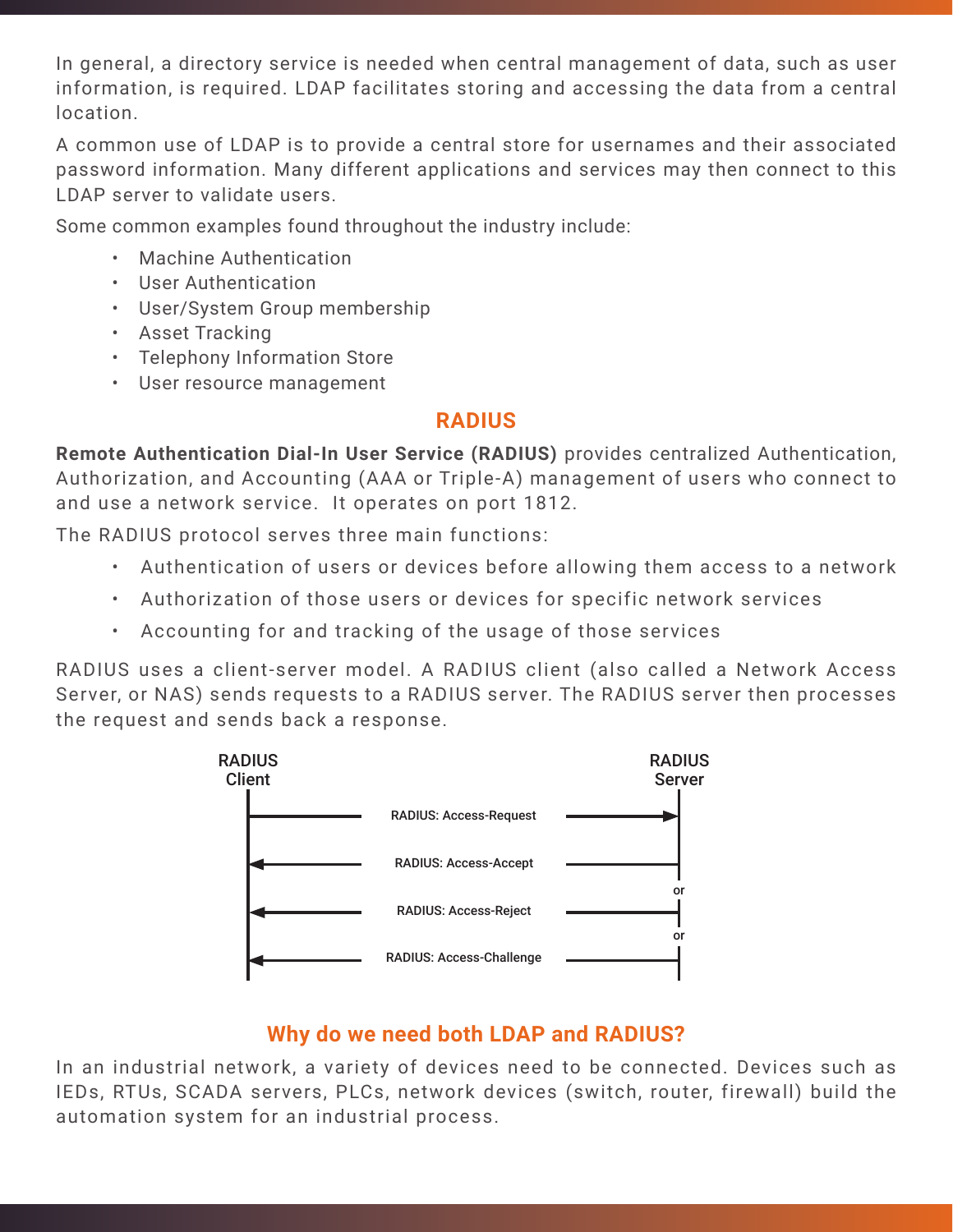These devices support either LDAP or RADIUS but rarely both. For example, most industrial network devices support only RADIUS.

Although LDAP and RADIUS are both protocols used for authentication and authorization, they have been created for different use cases. LDAP was created primarily for the authentication of systems and applications. RADIUS, on the other hand, was created to authenticate dial-up users via modems. They do have significant differences in how they perform authentication and the functionalities supported by each protocol.

LDAP is used to implement a directory service. A directory service is like a database where all user attributes will be stored. User attributes can be user IDs and password, privilege level, telephone number, email, etc.

Using a directory service will allow users to use one user ID and password to access all the devices on the network. User access management is facilitated by having all the access credentials stored in one location rather than having access credentials spread over the systems within the network.

RADIUS will be used for two major reasons apart from the fact that some devices support only RADIUS.

- 1. RADIUS supports authentication and authorization like LDAP. In addition, RADIUS also supports accounting. Accounting is the recording of resources a user consumes during the time they are on the network. This can include system time used, the amount of data sent, and the quantity of data received by the user during a session.
- 2. RADIUS also supports multi-factor authentication. LDAP does not.



#### *Figure 1.0 - Architecture*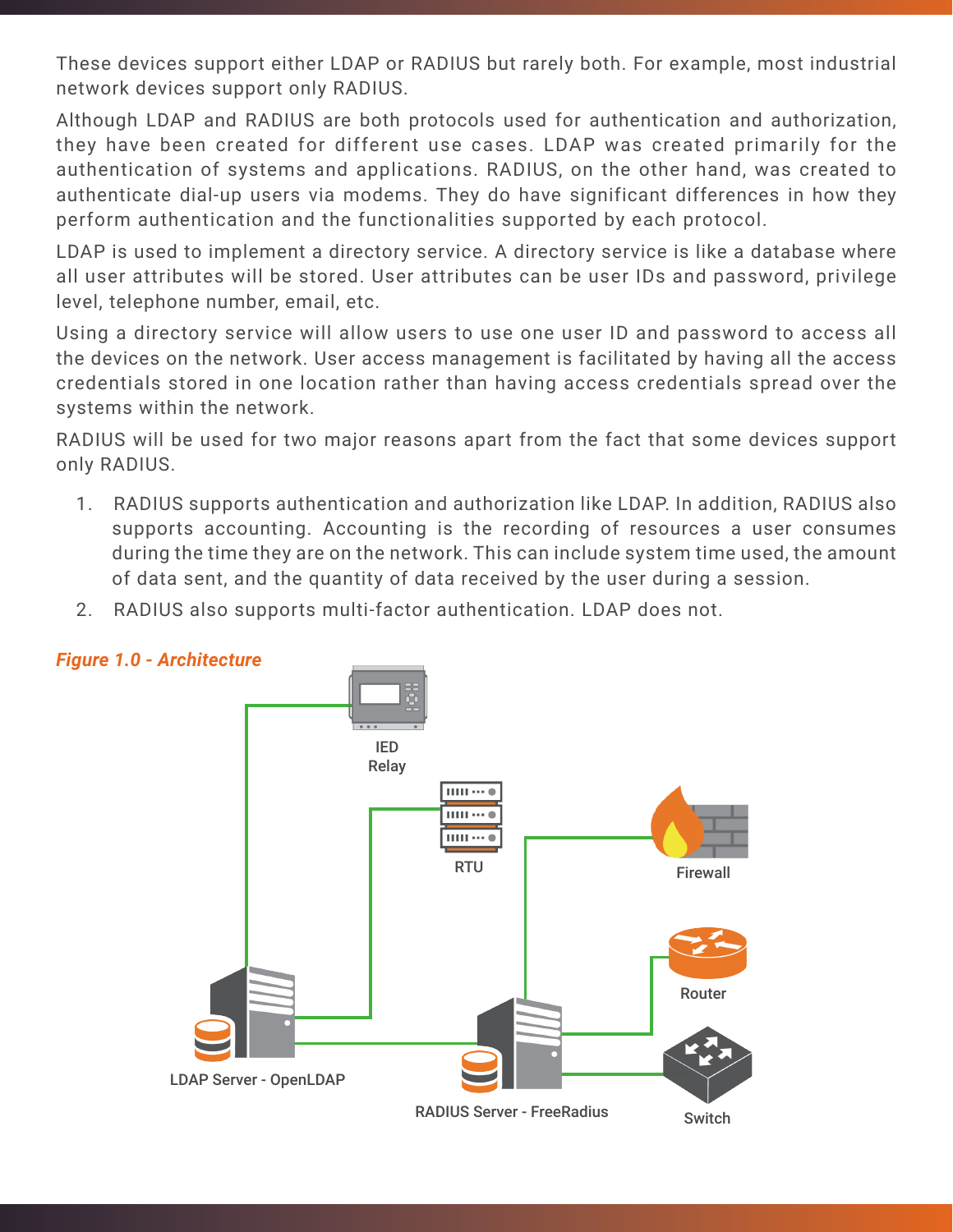Both the RADIUS and LDAP servers can run on the same machine since they use different layer four ports. Devices that support LDAP will authenticate directly to the LDAP server. The devices that support only RADIUS or require accounting or multi-factor authentication service will need to authenticate to the RADIUS server. The RADIUS server will communicate with the LDAP server to verify the access credential and the privilege level. Once the LDAP server performs verification, the RADIUS server will allow access to the user and assign it to the appropriate role.

If multi-factor authentication is needed, the RADIUS server will send a challenge message to the user after being authenticated on the LDAP server. The RADIUS server will proxy the authentication to a one-time password, for example.

## **Open-source software**

OpenLDAP and FreeRADIUS have been used to implement the LDAP and RADIUS server.

OpenLDAP is a free, open-source implementation of the Lightweight Directory Access Protocol (LDAP) developed by the OpenLDAP Project. Several common Linux distributions include OpenLDAP Software for LDAP support.

FreeRADIUS is the world's most popular and the most widely deployed open source RADIUS server. It serves as the basis for many commercial offerings, and it supplies the authentication, authorization, and accounting) needs of many Fortune 500 companies and Tier 1 ISPs. It is also widely used by the academic community.

FreeRADIUS module rlm\_LDAP enables authentication via LDAP. With this module, the FreeRADIUS server can connect to an LDAP server, authenticate, and query the directory to verify user information such as privilege level and user ID and password.

FreeRADIUS also provide an LDAP schema file. Schema files are used by LDAP to describe the structure of the database and the entries. For example, a schema file for a person would contain the first and last name, phone number, email address, position, user ID, Authentication information, etc.

The schema file provided by FreeRADIUS needs to be added to OpenLDAP. Once added, RADIUS users can be created in the LDAP directory.

# **Flow of authentication**

The flow of the authentication process is described below:

- 1. The system administrator must create users in the LDAP directory and assign user IDs and passwords
- 2. A user attempts to connect to a client device (e.g. the RAPTOR)
- 3. The client device prompts the user for username and login credentials (e.g. password)
- 4. The client device will send an access request to the RADIUS server, incuding the username and credentials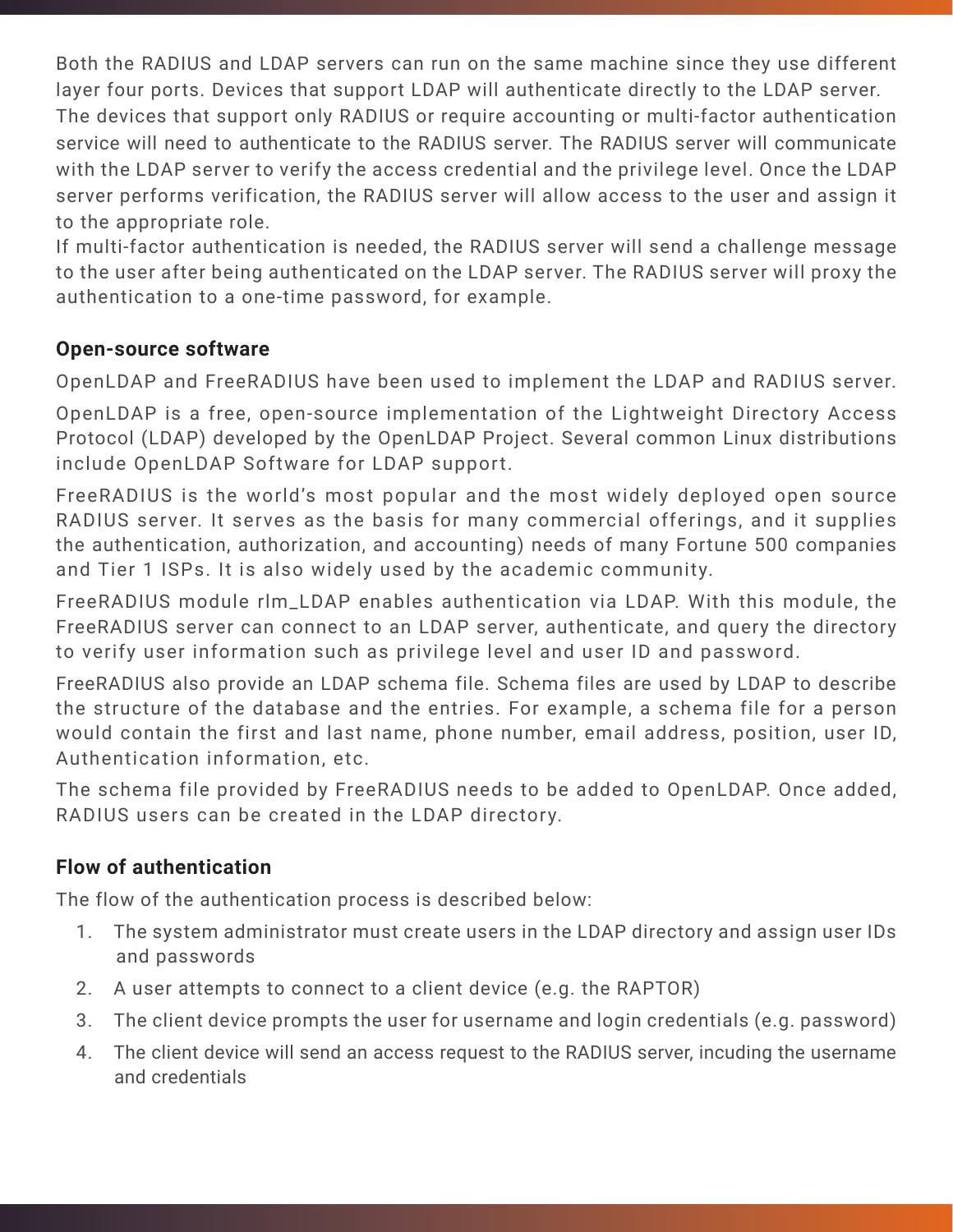- 5. The RADIUS server will query the LDAP directory to verify the ID and password
- 6. The RADIUS server performs the authentication
- 7. The RADIUS server replies to the network device with the access accept
- 8. The client device allows access to the user, with the appropriate privileges for their role



#### *Figure 2.0*

## **CONFIGURATION STEPS**

#### *Figure 3.0 - Configuration details*

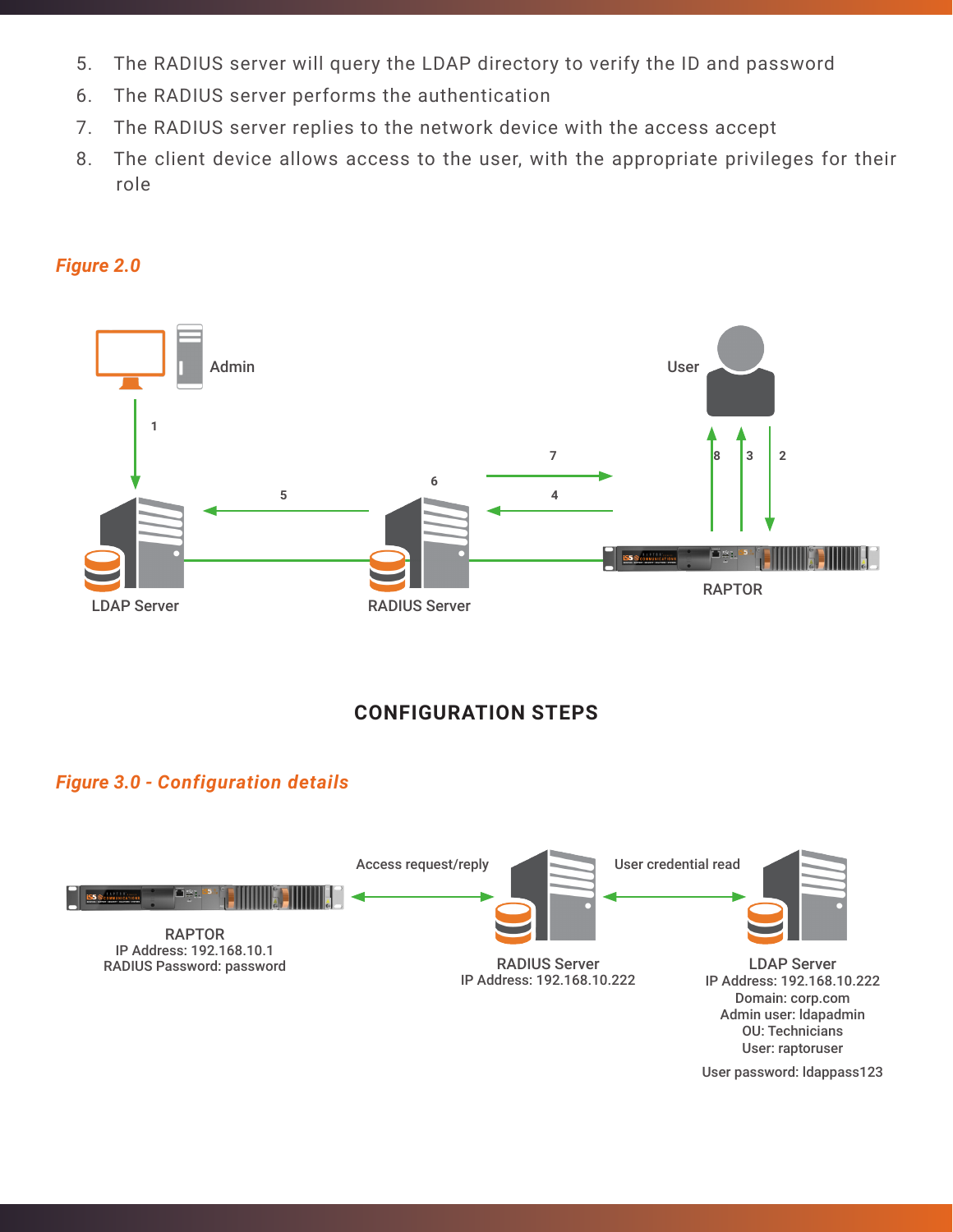## RAPTOR configuration

The RAPTOR configuration requires two steps:

1. Set the RADIUS server IP address and password with the radius-server host command.

RAPTOR# configure terminal RAPTOR(config)# radius-server host 192.168.10.222 key password

 2. Select RADIUS as the main authentication mechanism and a local authentication as back-up

RAPTOR(config)# login authentication radius local

Verify that the RAPTOR is receiving RADIUS access-accept or access-reject messages with the command "show radius statistics".

RAPTOR(config)# login authentication radius local

RAPTOR# show radius statistics

#### Radius Server Statistics

| Index                            |           | : 1              |
|----------------------------------|-----------|------------------|
| Server address                   |           | : 192.168.10.222 |
| UDP port number                  |           | : 1812           |
| Round trip time                  |           | : 0              |
| No of request packets            |           | $\cdot$ 2        |
| No of retransmitted packets      | : 0       |                  |
| No of access-accept packets      | $\pm$ 1   |                  |
| No of access-reject packets      | $\cdot$ 1 |                  |
| No of access-challenge packets   |           | : 0              |
| No of malformed access responses |           | : 0              |
| No of bad authenticators         |           | : 0              |
| No of pending requests           |           | $\cdot$ 2        |
| No of time outs                  |           | : 0              |
| No of unknown types              |           | : 0              |
|                                  |           |                  |

#### FreeRADIUS server installation and configuration

Install the required packages with the following command

#### **# yum install FreeRADIUS FreeRADIUS-utils FreeRADIUS-ldap FreeRADIUS-mysql FreeRADIUS-perl –y**

After a few minutes, all the packages will be installed, and you will receive an installation complete message.

1. Start the FreeRADIUS server with the following command

#### **# systemctl start radiusd**

RADIUSd is FreeRADIUS daemon in CentOS Linux distribution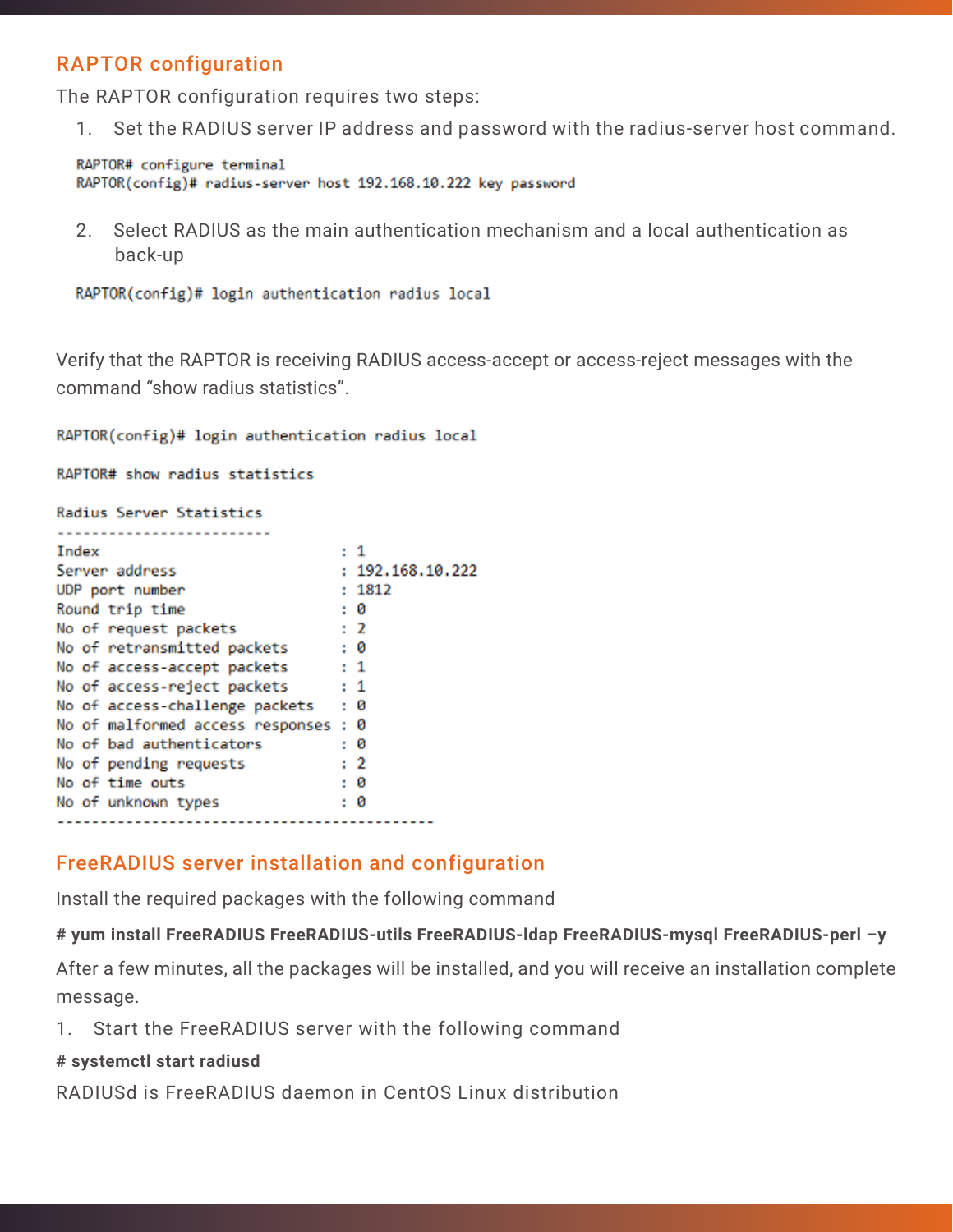We use the following command to ensure that the FreeRADIUS server will run when the system starts

#### **# systemctl enable radiusd**

2. Allow the UDP ports used by the RADIUS server

The FreeRADIUS server uses UDP port 1812 to listen to authentication requests and port 1813 for accounting requests. These ports should be allowed in the firewall.

To allow ports 1812 and 1813 on the CentOS firewall, use the following commands

```
# firewall-cmd –zone=public –add-port=1812/udp
```

```
# firewall-cmd –zone=public –add-port=1813/udp
```
We make these changes permanent with the following commands

```
# firewall-cmd –zone=public –permanent –add-port=1812/udp
# firewall-cmd –zone=public –permanent –add-port=1813/udp
```
FreeRADIUS is configured in CentOS by modifying the configuration files located in /etc/raddb

#### 3. Client creation

Use the text editor vim to modify the file "client.conf". This file defines RADIUS clients. Add the RAPTOR in the client definition.

```
client RAPTOR{
       ipaddr = 192.168.10.1secret = password|}
```
4. Configure and activate the LDAP module

Configure the LDAP module with the appropriate parameters to query the LDAP directory You need to modify the following attributes in the ldap file located at /etc/raddb/mods-available

 A. Set the address of the OpenLDAP server. You can use either the hostname or the IP address of the LDAP server.

Since the LDAP server runs on the same machine as the FreeRADIUS server, the default configuration "localhost" is kept.

```
ldap {
       # Note that this needs to match the name(s) in the LDAP server
       # certificate, if you're using ldaps. See OpenLDAP documentation
       # for the behavioral semantics of specifying more than one host.
       # Depending on the libldap in use, server may be an LDAP URI.
       # In the case of OpenLDAP this allows additional the following
       # additional schemes:
       # - ldaps:// (LDAP over SSL)
       # - ldapi:// (LDAP over Unix socket)
       # - ldapc:// (Connectionless LDAP)
       server = 'localhost'
#
       server = 'ldap.rrdns.example.org'
#
       server = 'ldap.rrdns.example.org'
```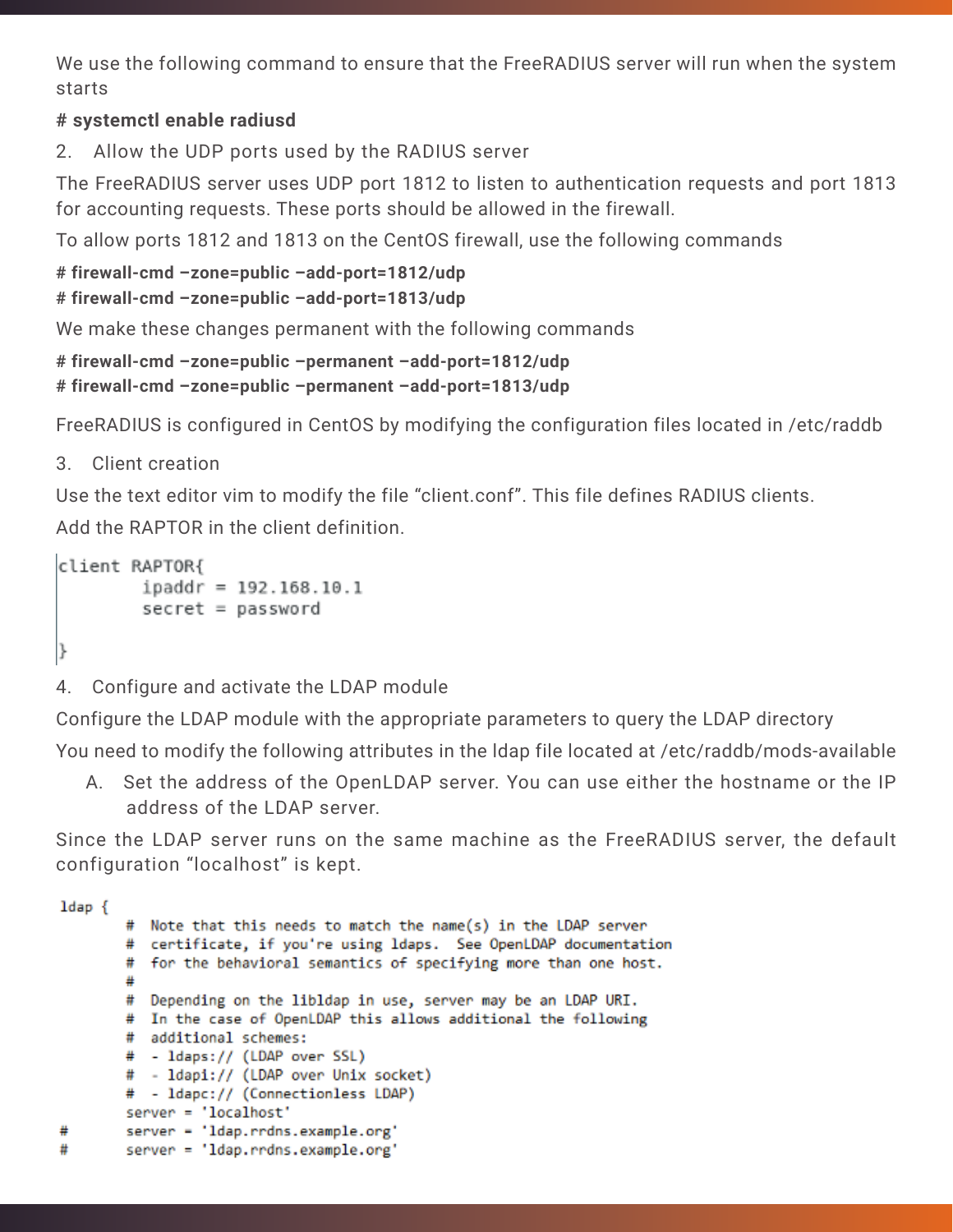B. Set the user account used by the RADIUS server to search the LDAP directory.

```
# Administrator account for searching and possibly modifying.
# If using SASL + KRB5 these should be commented out.
identity - 'cn-ldapadm, dc-corp, dc-com'
password = root
```
C. Set the base dn from which the RADIUS server starts the research.

```
# Unless overridden in another section, the dn from which all
# searches will start from.
base dn = 'dc-corp,dc-com'
```
 D. In the directory /etc/raddb/mods-enabled/ create a soft link to the ldap file located in mods-available using the following commands.

#### **# ln -s ../mods-available/ldap ldap**

E. Enable the LDAP module in the configuration file.

The LDAP module is enabled by uncommenting the LDAP authorize section in the file "default" located in /etc/raddb/sites-available/default.

#### # The ldap module reads passwords from the LDAP database. ldap

#### FreeRADIUS server installation and configuration

1. Install all OpenLDAP components with the following command

**# yum -y install openldap\***

- 2. Start the OpenLDAP service
- **# systemctl start slapd**

Ensure that the OpenLDAP server auto-start when the system starts.

**# systemctl enable slapd**

Allow requests to the LDAP server in the firewall if the RADIUS server is installed on a different machine.

3. Use the command slappasswd to generate a hashed value of the password used to create the admin user

[root@localhost anis]# slappasswd New password: Re-enter new password: {SSHA}gea19Md+YRFUFQmZEKHYeoelRK5J3e6m

Store this value; it will be used later during the configuration steps.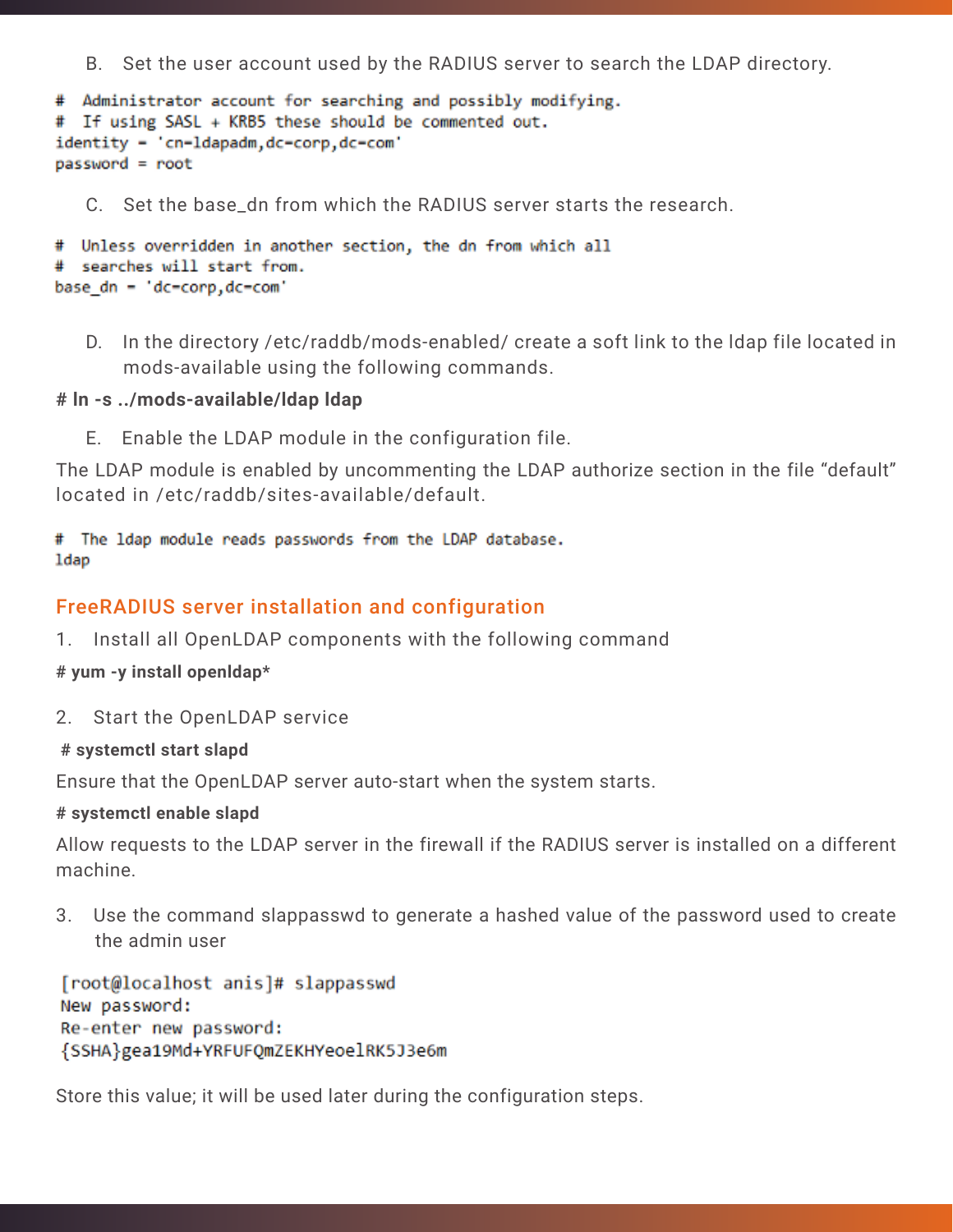#### 4. Configure OpenLDAP

OpenLDAP is configured by the ldapadd and ldapmodify commands. To change the parameters in the config file of the server, create an LDIF file with all the required parameters and use the ldapadd or ldapmodify commands to add them to the OpenLDAP database.

 A. Create an LDIF file ldaprootpasswd.ldif and add the parameters below. Use the hashed password generated by the slappasswd command.

```
dn: olcDatabase={2}hdb,cn=config
changetype: modify
replace: olcSuffix
olcSuffix: dc=corp,dc=com
```

```
dn: olcDatabase={2}hdb,cn=config
changetype: modify
replace: olcRootDN
olcRootDN: cn=ldapadm,dc=corp,dc=com
```

```
dn: olcDatabase={2}hdb,cn=config
changetype: modify
replace: olcRootPW
olcRootPW: {SHAA}nHnbvHHW7qjOQiziu7ur1Ub4Q36YN7oP
```
Use the command ldapmodify.

 **# ldapmodify -Y EXTERNAL -H ldapi:/// -f ldaprootpasswd.ldif**

B. Create an LDIF file monitor.ldif and add the parameters below.

```
dn: olcDatabase={1}monitor,cn=config
changetype: modify
replace: olcAccess
olcAccess: {0}to * by dn.base="gidNumber=0+uidNumber=0,cn=peercred,cn=external,
 cn=auth" read by dn.base="cn=1dapadm,dc=corp,dc=com" read by * none
```
Use the command ldapmodify.

**# ldapmodify -Y EXTERNAL -H ldapi:/// -f monitor.ldif**

 C. Copy the sample database configuration file for slapd into the /var/lib/ldap directory and set the correct permissions on the file.

 **# cp /usr/share/openldap-servers/DB\_CONFIG.example /var/lib/ldap/DB\_CONFIG # chown ldap:ldap /var/lib/ldap/\***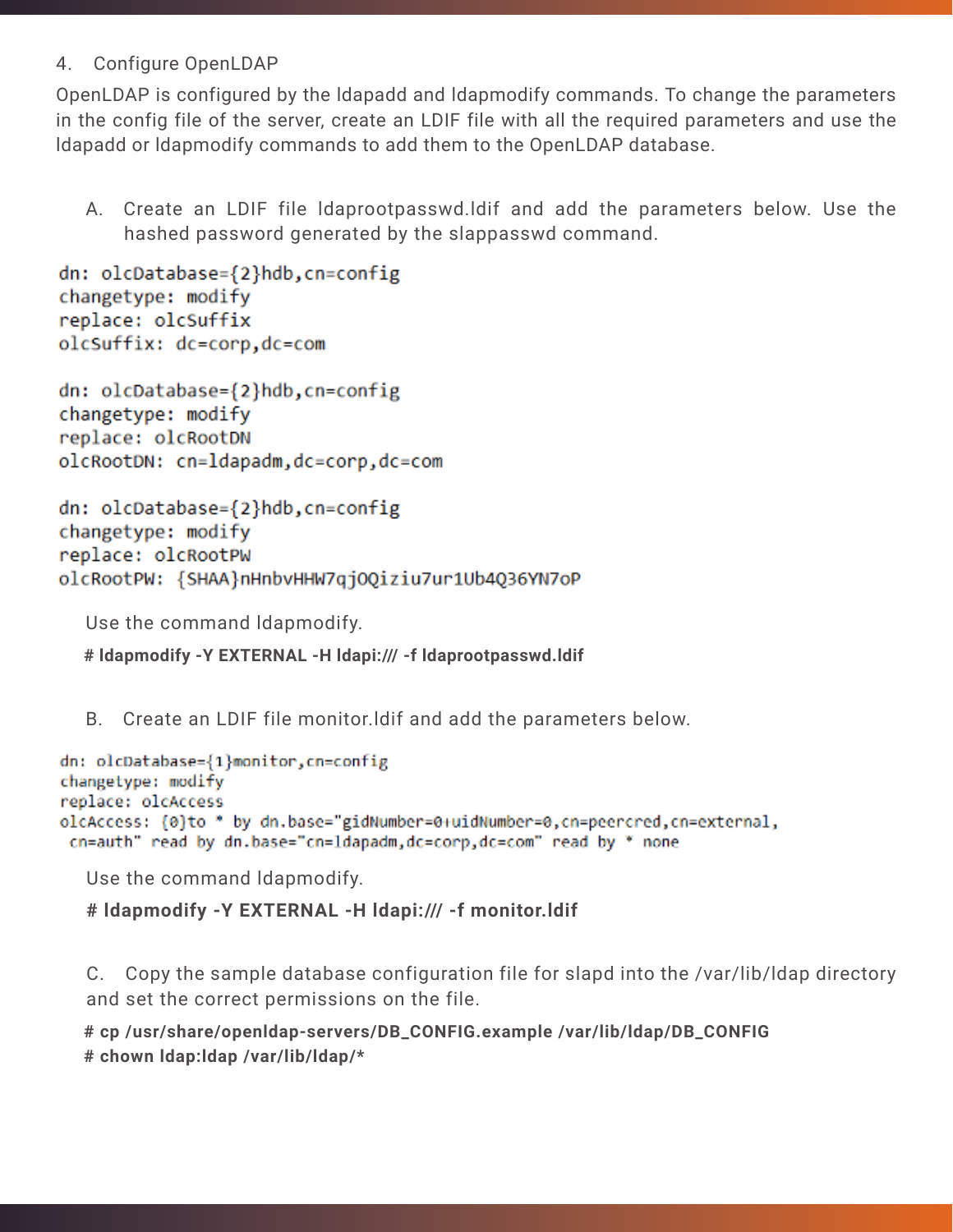D. Import basic LDAP schemas from the /etc/openldap/schema directory as follows.

```
  # ldapadd -Y EXTERNAL -H ldapi:/// -f /etc/openldap/schema/cosine.ldif 
  # ldapadd -Y EXTERNAL -H ldapi:/// -f /etc/openldap/schema/nis.ldif
  # ldapadd -Y EXTERNAL -H ldapi:/// -f /etc/openldap/schema/inetorgperson.ldif
```
 E. Add your domain in the LDAP database by creating a file called base.ldif and add the parameters as follows.

```
dn: dc=cop, dc=comdc: corp
objectClass: top
objectClass: domain
```

```
dn: cn=ldapadm,dc=corp,dc=com
objectClass: organizationalRole
cn: ldapadm
description: LDAP Manager
```

```
dn: ou=Technicians, dc=corp,dc=com
objectClass: organizationalUnit
ou: People
```
Use the ldapadd command to add the above configuration

```
  # Ldapadd -x -W -D "cn=ldapadm,dc=corp,dc=com" -f base.ldif
```
Enter the LDAP root password when requested.

F. Create a user entry. Create an LDIF file called raptoruser.ldif.

```
dn: cn=raptoruser, ou=Technicians, dc=corp, dc=com
objectClass: person
cn: raptoruser
sn: raptoruser
userPassword: {crypt}x
```
Use the ldapadd command to add the above configuration

**# ldapadd -x -W -D "cn=ldapadm,dc=corp,dc=com" -f raptoruser.ldif**

```
[root@localhost ~]# ldapadd -x -W -D "cn=ldapadm,dc=corp,dc=com" -f raptoruser.ldif
Enter LDAP Password:
```
G. Create a password for the new user "raptoruser"

```
  # ldappasswd -s ldappass123 -W -D "cn=ldapadm,dc=corp,dc=com" -x "
 cn=raptoruser,ou=Technicians,dc=corp,dc=com"
```
The Password of the user raptoruser is ldappass123 in the command above.